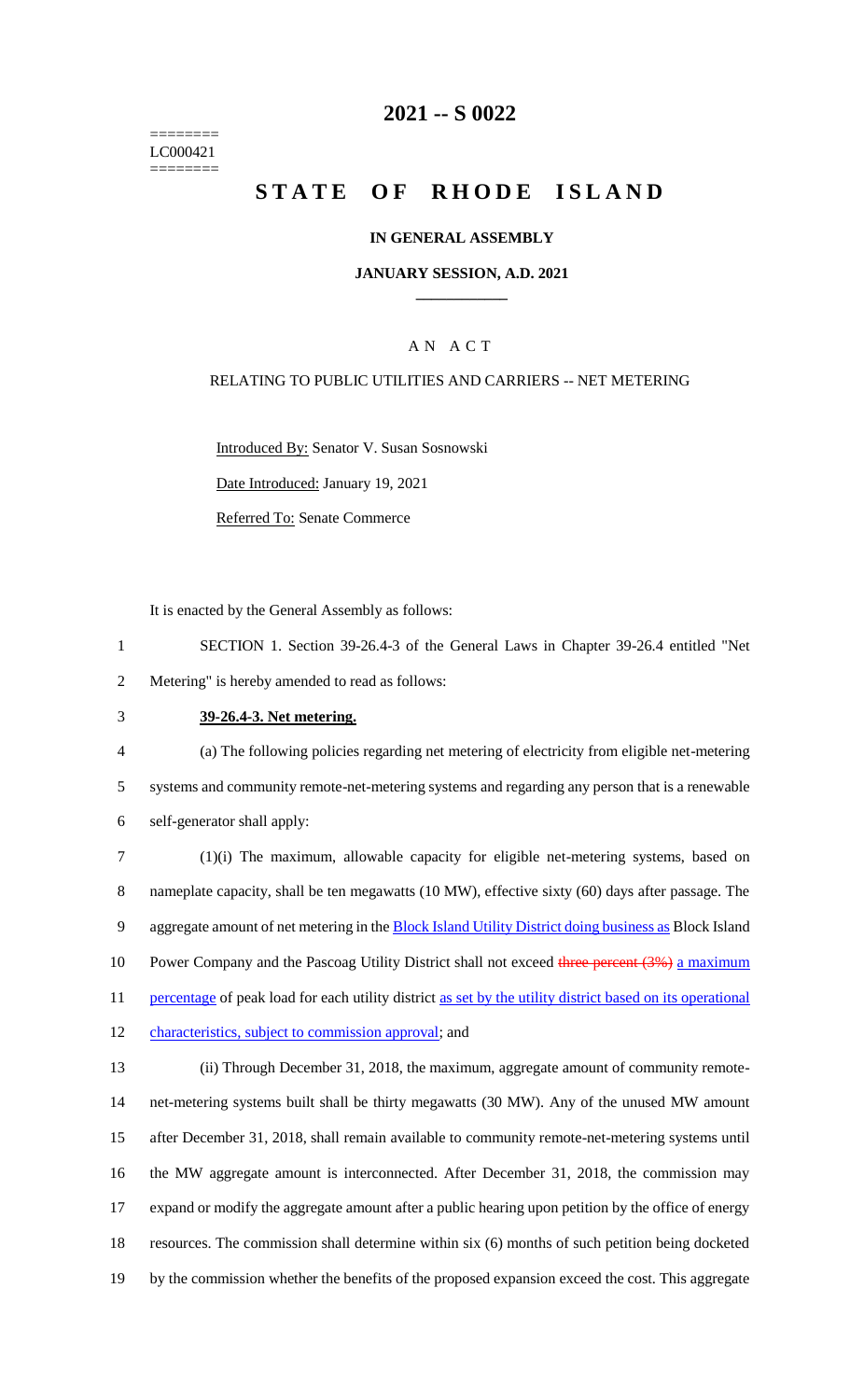amount shall not apply to any net-metering financing arrangement involving public entity facilities, multi-municipal collaborative facilities, educational institutions, the federal government, hospitals, or nonprofits. By June 30, 2018, the commission shall conduct a study examining the cost and benefit to all customers of the inclusion of the distribution charge as a part of the net-metering calculation.

 (2) For ease of administering net-metered accounts and stabilizing net-metered account bills, the electric-distribution company may elect (but is not required) to estimate for any twelve-month (12) period:

 (i) The production from the eligible net-metering system or community remote-net-metering system; and

 (ii) Aggregate consumption of the net-metered accounts at the eligible net-metering-system site or the sum of the consumption of the eligible credit-recipient accounts associated with the community remote-net-metering system, and establish a monthly billing plan that reflects the expected credits that would be applied to the net-metered accounts over twelve (12) months. The billing plan would be designed to even out monthly billings over twelve (12) months, regardless of actual production and usage. If such election is made by the electric-distribution company, the electric-distribution company would reconcile payments and credits under the billing plan to actual production and consumption at the end of the twelve-month (12) period and apply any credits or charges to the net-metered accounts for any positive or negative difference, as applicable. Should there be a material change in circumstances at the eligible net-metering system site or associated accounts during the twelve-month (12) period, the estimates and credits may be adjusted by the electric-distribution company during the reconciliation period. The electric-distribution company also may elect (but is not required) to issue checks to any net-metering customer in lieu of billing credits or carry-forward credits or charges to the next billing period. For residential-eligible net- metering systems and community-remote-net-metering systems twenty-five kilowatts (25 kw) or smaller, the electric-distribution company, at its option, may administer renewable net-metering credits month to month allowing unused credits to carry forward into the following billing period.

 (3) If the electricity generated by an eligible net-metering system or community remote- net-metering system during a billing period is equal to, or less than, the net-metering customer's usage at the eligible net-metering-system site or the sum of the usage of the eligible credit-recipient accounts associated with the community remote-net-metering system during the billing period, the customer shall receive renewable net-metering credits, that shall be applied to offset the net- metering customer's usage on accounts at the eligible net-metering-system site, or shall be used to credit the eligible credit-recipient's electric account.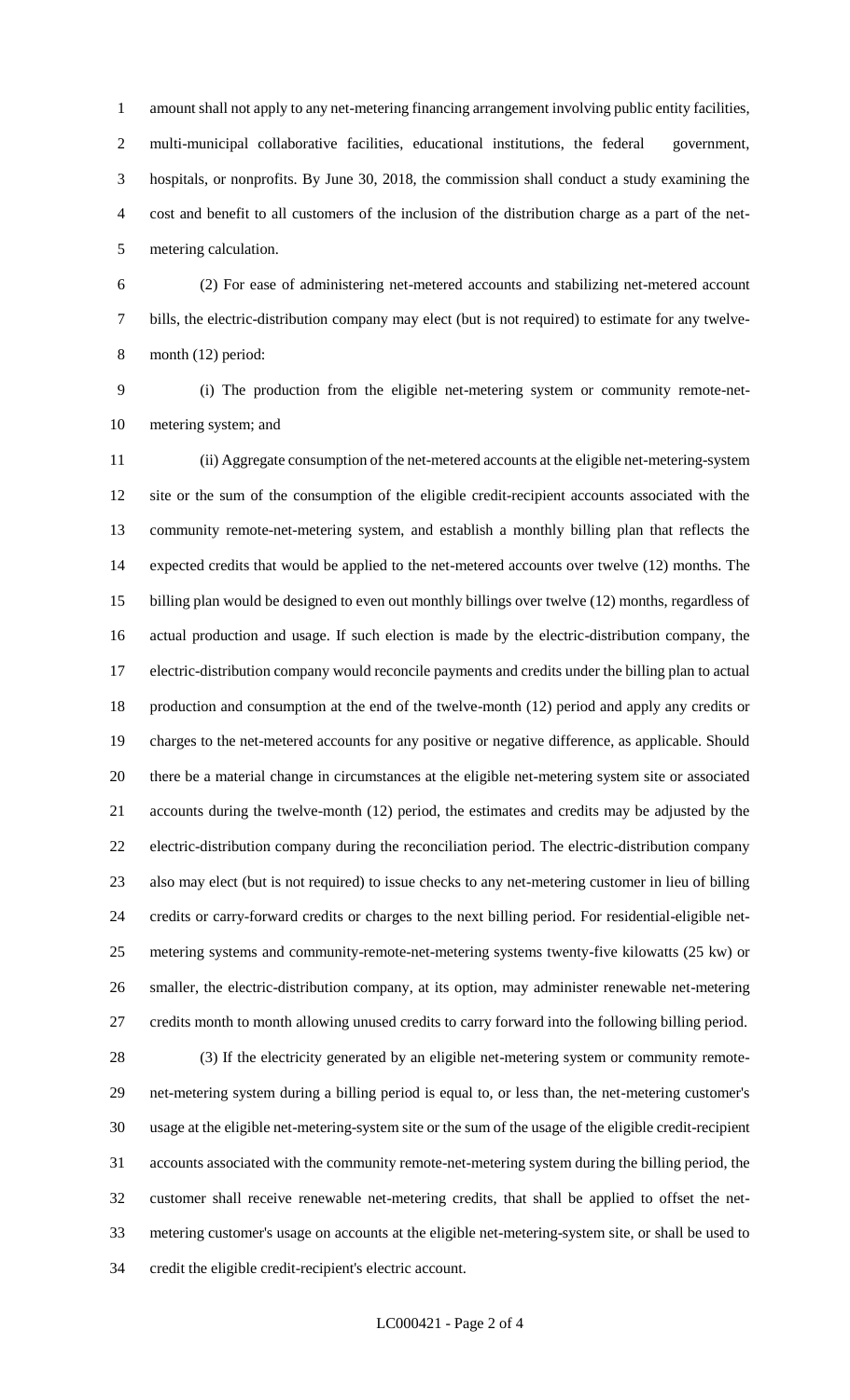(4) If the electricity generated by an eligible net-metering system or community remote- net-metering system during a billing period is greater than the net-metering customer's usage on accounts at the eligible net-metering-system site or the sum of the usage of the eligible credit- recipient accounts associated with the community remote-net-metering system during the billing period, the customer shall be paid by excess renewable net-metering credits for the excess electricity generated up to an additional twenty-five percent (25%) beyond the net-metering customer's usage at the eligible net-metering-system site, or the sum of the usage of the eligible credit-recipient accounts associated with the community remote net-metering system during the billing period; unless the electric-distribution company and net-metering customer have agreed to a billing plan pursuant to subdivision (2).

 (5) The rates applicable to any net-metered account shall be the same as those that apply to the rate classification that would be applicable to such account in the absence of net-metering, including customer and demand charges, and no other charges may be imposed to offset net-metering credits.

 (b) The commission shall exempt electric-distribution company customer accounts associated with an eligible, net-metering system from back-up or standby rates commensurate with the size of the eligible net-metering system, provided that any revenue shortfall caused by any such exemption shall be fully recovered by the electric-distribution company through rates.

 (c) Any prudent and reasonable costs incurred by the electric-distribution company pursuant to achieving compliance with subsection (a) and the annual amount of any renewable net- metering credits or excess, renewable net-metering credits provided to accounts associated with eligible net-metering systems or community remote-net-metering systems, shall be aggregated by the distribution company and billed to all distribution customers on an annual basis through a uniform, per-kilowatt-hour (kwh) surcharge embedded in the distribution component of the rates reflected on customer bills.

 (d) The billing process set out in this section shall be applicable to electric-distribution companies thirty (30) days after the enactment of this chapter.

SECTION 2. This act shall take effect upon passage.

======== LC000421 ========